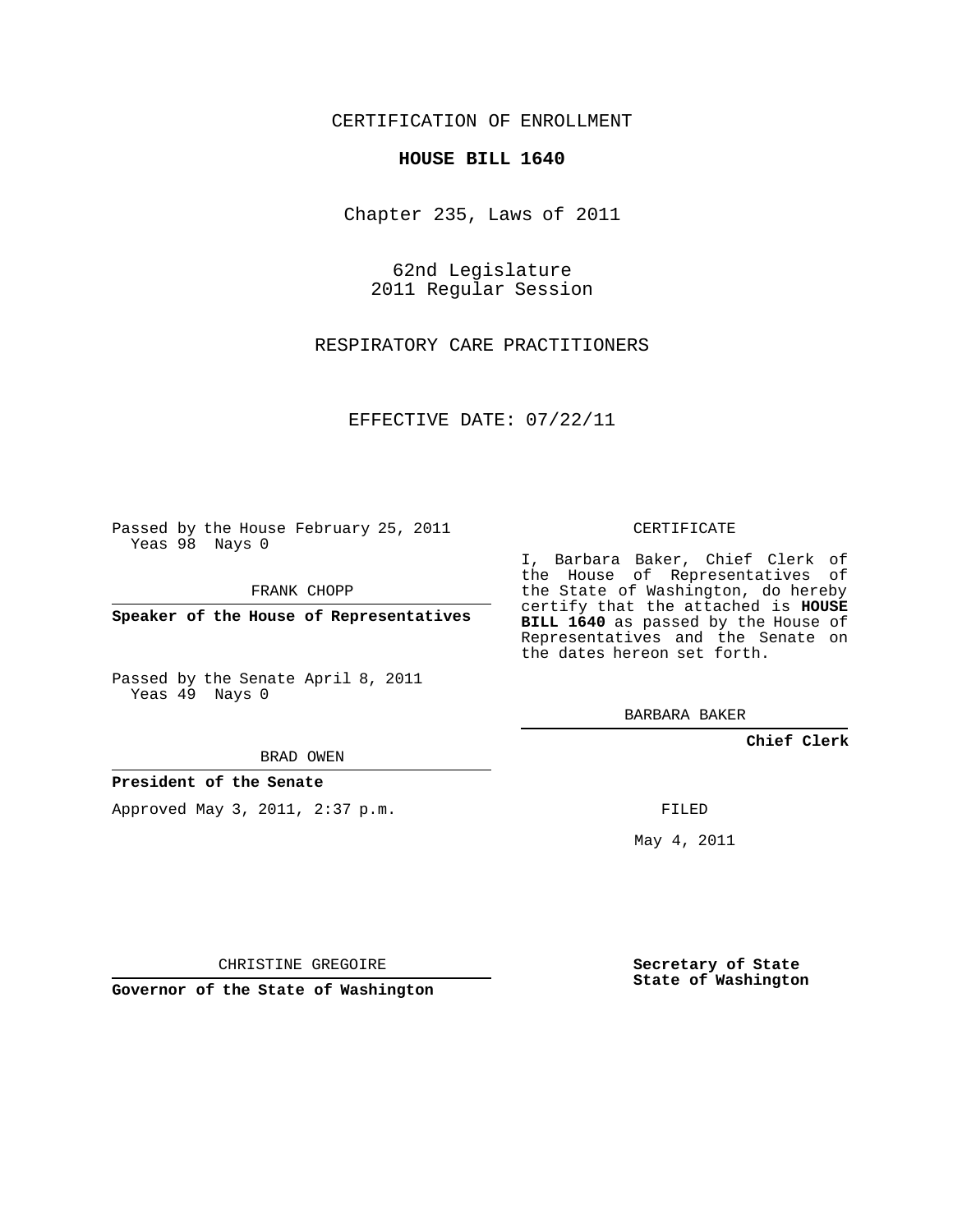## **HOUSE BILL 1640** \_\_\_\_\_\_\_\_\_\_\_\_\_\_\_\_\_\_\_\_\_\_\_\_\_\_\_\_\_\_\_\_\_\_\_\_\_\_\_\_\_\_\_\_\_

\_\_\_\_\_\_\_\_\_\_\_\_\_\_\_\_\_\_\_\_\_\_\_\_\_\_\_\_\_\_\_\_\_\_\_\_\_\_\_\_\_\_\_\_\_

Passed Legislature - 2011 Regular Session

**State of Washington 62nd Legislature 2011 Regular Session By** Representatives Green, Hinkle, Cody, and Moeller

Read first time 01/27/11. Referred to Committee on Health Care & Wellness.

 AN ACT Relating to respiratory care practitioners; and amending RCW 18.89.020 and 18.89.040.

BE IT ENACTED BY THE LEGISLATURE OF THE STATE OF WASHINGTON:

| 4  | Sec. 1. RCW 18.89.020 and 1997 c 334 s 3 are each amended to read    |
|----|----------------------------------------------------------------------|
| 5  | as follows:                                                          |
| 6  | Unless the context clearly requires otherwise, the definitions in    |
| 7  | this section apply throughout this chapter.                          |
| 8  | (1) "Department" means the department of health.                     |
| 9  | (2) "Secretary" means the secretary of health or the secretary's     |
| 10 | designee.                                                            |
| 11 | (3) "Respiratory care practitioner" means an individual licensed     |
| 12 | under this chapter.                                                  |
| 13 | (4) (("Physician" means an individual licensed under chapter 18.57   |
| 14 | or 18.71 RCW.)) "Health care practitioner" means:                    |
| 15 | (a) A physician licensed under chapter 18.71 RCW;                    |
| 16 | (b) An osteopathic physician or surgeon licensed under chapter       |
| 17 | 18.57 RCW; or                                                        |
| 18 | (c) Acting within the scope of their respective licensure, a         |
| 19 | podiatric physician and surgeon licensed under chapter 18.22 RCW, an |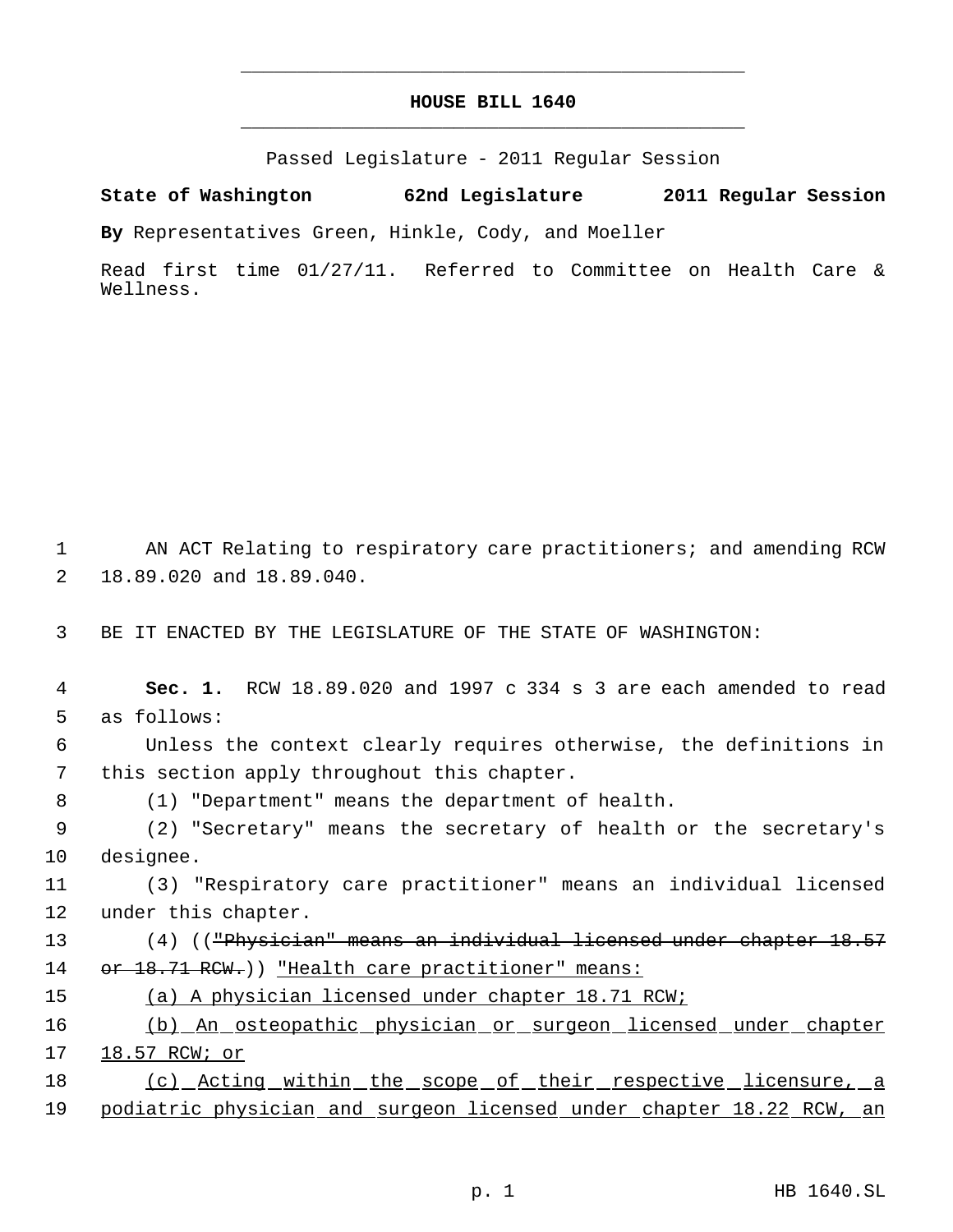advanced registered nurse practitioner licensed under chapter 18.79 2 RCW, a naturopath licensed under chapter 18.36A RCW, a physician 3 assistant licensed under chapter 18.71A RCW, or an osteopathic physician assistant licensed under chapter 18.57A RCW.

 **Sec. 2.** RCW 18.89.040 and 1999 c 84 s 1 are each amended to read as follows:

 (1) A respiratory care practitioner licensed under this chapter is employed in the treatment, management, diagnostic testing, rehabilitation, and care of patients with deficiencies and abnormalities which affect the cardiopulmonary system and associated aspects of other systems, and is under the direct order and under the 12 qualified medical direction of a ((physician)) health care practitioner. The practice of respiratory care includes:

 (a) The use and administration of prescribed medical gases, exclusive of general anesthesia;

16 (b) The use of air and oxygen administering apparatus;

(c) The use of humidification and aerosols;

 (d) The administration, to the extent of training, as determined by the secretary, of prescribed pharmacologic agents related to respiratory care;

 (e) The use of mechanical ventilatory, hyperbaric, and physiological support;

(f) Postural drainage, chest percussion, and vibration;

(g) Bronchopulmonary hygiene;

 (h) Cardiopulmonary resuscitation as it pertains to advanced 26 cardiac life support or pediatric advanced life support guidelines;

 (i) The maintenance of natural and artificial airways and insertion, without cutting tissues, of artificial airways, as 29 prescribed by a ((physician)) health care practitioner;

 (j) Diagnostic and monitoring techniques such as the collection and measurement of cardiorespiratory specimens, volumes, pressures, and flows;

 (k) The insertion of devices to draw, analyze, infuse, or monitor pressure in arterial, capillary, or venous blood as prescribed by a ((physician or an advanced registered nurse practitioner as authorized by the nursing care quality assurance commission under chapter 18.79 37 RCW)) health care practitioner; and